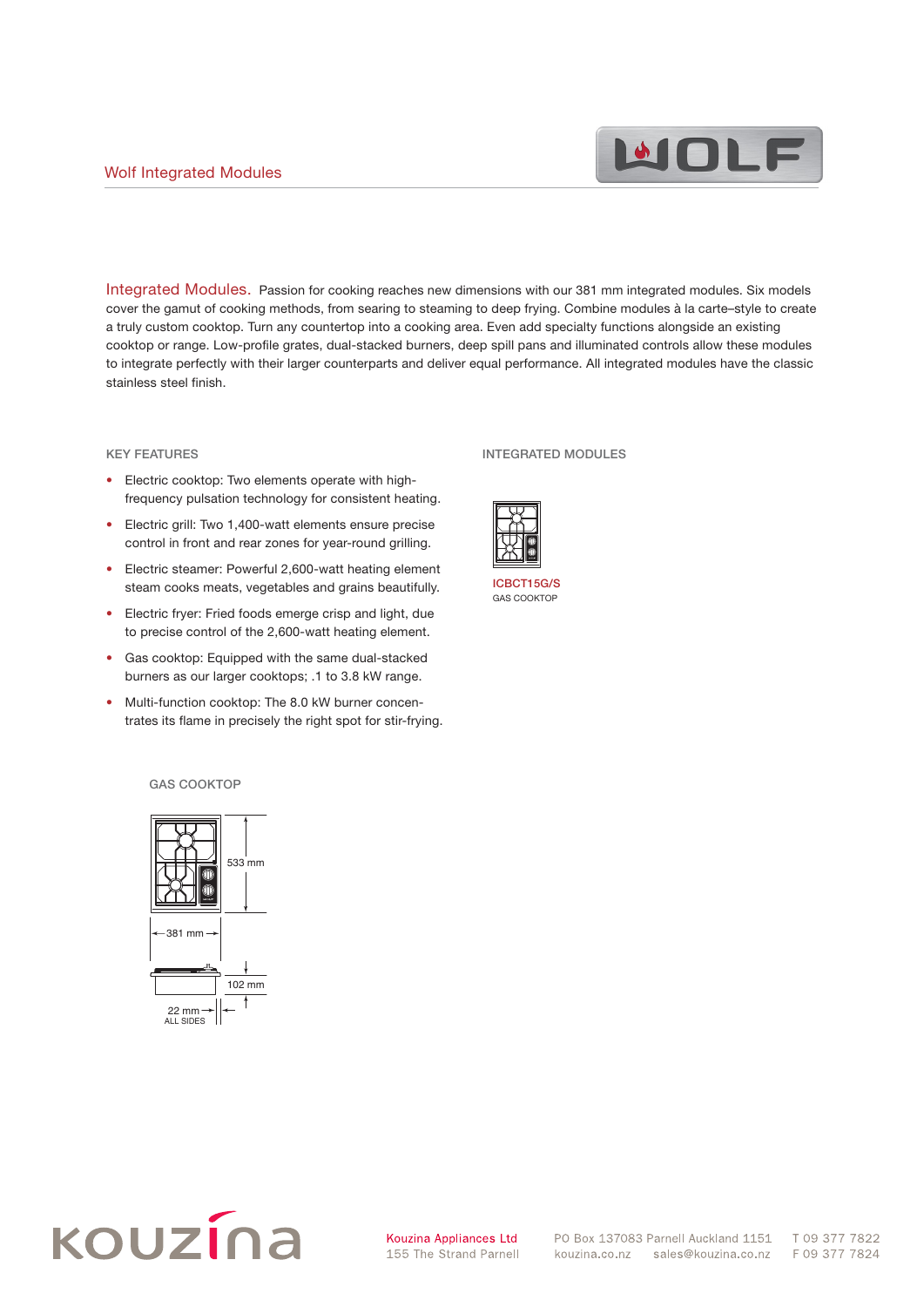

## Planning Information

When multiple cooktops or modules are installed side by side, the dimensions provided in the chart are derived by adding 32 mm additional space for each additional unit, to give you the total countertop cut-out width. Dimensions include the optional filler strip available through your Wolf dealer. For local distributor information, visit the international section of our website, wolfappliance.com.

Refer to specifications on the following pages for specific installation requirements and limitations for each integrated module. Review specific installation instructions for product-to-product capabilities. Installation specifications for the electric cooktop can be found on page 20 and for the gas cooktop on page 28.

IMPORTANT NOTE: Wolf does not recommend the use of downdraft ventilation with the grill, steamer or fryer modules.

| <b>WIDTH</b> |
|--------------|
| 743 mm       |
| 1130 mm      |
| 1518 mm      |
| 1124 mm      |
| 1511 mm      |
| 1276 mm      |
|              |



Countertop cut-out.

#### ELECTRICAL REQUIREMENTS

Wolf electric modules require a separate, grounded 3-wire 220-240 V AC, 50/60 Hz power supply. Gas modules require a separate, grounded 220-240 V AC, 50/60 Hz power supply and a grounded 3-prong receptacle located within reach of the 1.8 m power cord. Total amps for the electric cooktop is 16. Total amps for the electric grill, steamer and fryer is 12. Total amps for gas and multifunction cooktops is less than one.

When multiple cooktops or modules are installed side by side, each unit must have its own separate electrical supply.

### GAS REQUIREMENTS

A gas supply line of 19 mm rigid pipe must be provided to the gas module. If local codes permit, a certified, .9 m long, 13 mm or 19 mm ID flexible metal appliance connector is recommended to connect the module to the gas supply line.

When multiple gas cooktops or modules are installed next to one another, they can receive their gas supply from a common line.

Wolf gas modules are designed to operate on natural gas at 20 mb pressure or LP gas at 37 mb pressure.

# kouzína